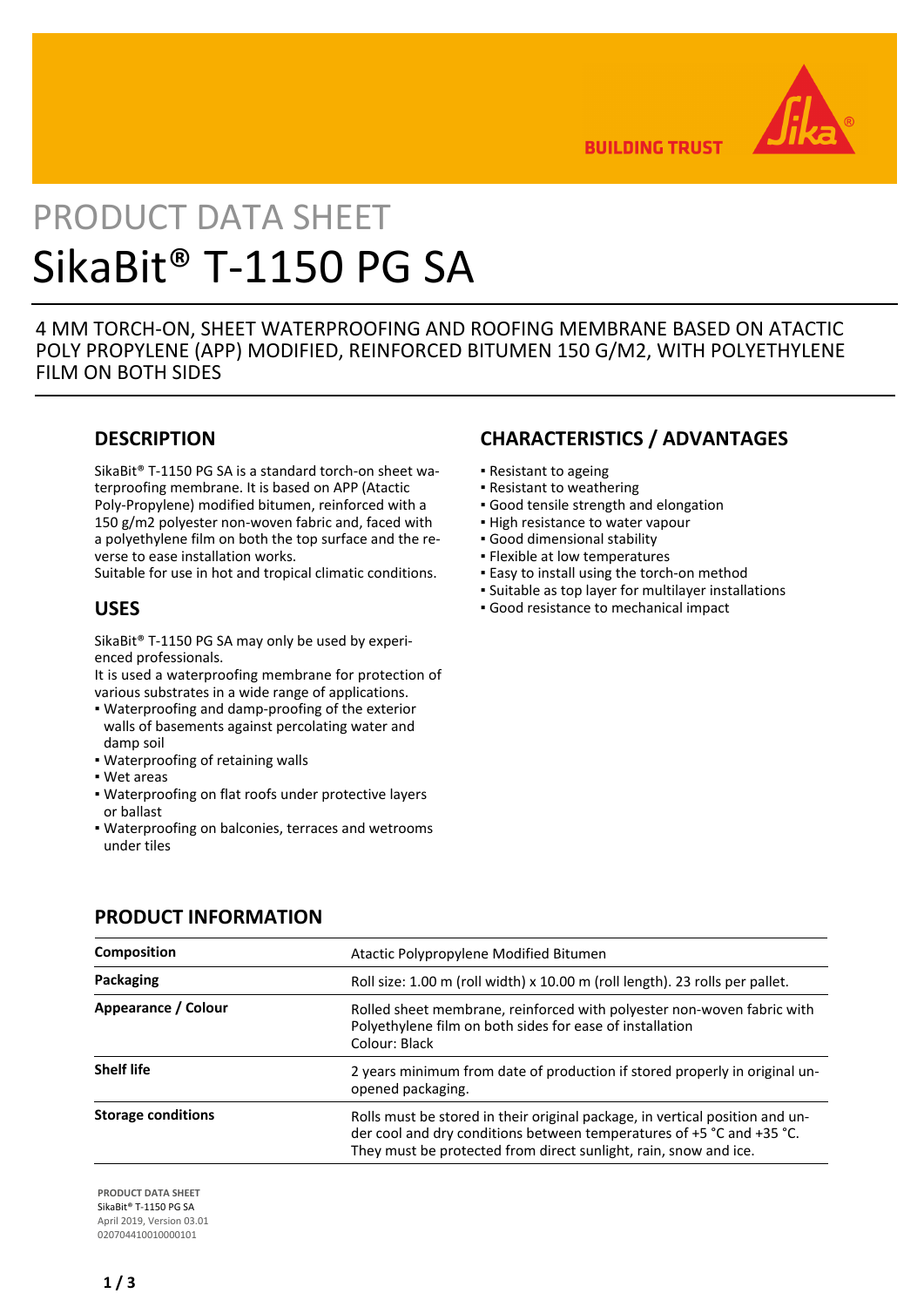| Length                     | $10 m \pm 1 \%$                   |              |
|----------------------------|-----------------------------------|--------------|
| Width                      | $1.0 m \pm 1 \%$                  |              |
| <b>Effective Thickness</b> | $4 \text{ mm} \pm 0.2 \text{ mm}$ | (ASTM D5147) |
| Mass per unit area         | 4.5 kg/m2 $\pm$ 10 %              | (EN 1849-1)  |

## **TECHNICAL INFORMATION**

| (EN 12691)                |                      | $> 300$ mm         | <b>Resistance to Impact</b>           |
|---------------------------|----------------------|--------------------|---------------------------------------|
| (ASTM D5147)              | $^{\sim}600$ N/50 mm | Longitudinal       | <b>Tensile Strength</b>               |
|                           | ~450 N/50 mm         | Transversal        |                                       |
| (ASTM D5147)              | $~10\%$              | Longitudinal       | <b>Elongation</b>                     |
|                           | $~10\%$              | <b>Transversal</b> |                                       |
| (ASTM D5147)              | ≥500 N               | Longitudinal       | <b>Tear Strength</b>                  |
|                           | ≥350 N               | Transversal        |                                       |
| (EN 12317-1)              | ~600 N/50 mm         | Longitudinal       | <b>Joint Shear Resistance</b>         |
|                           | ~450 N/50 mm         | Transversal        |                                       |
| (EN 1109)                 |                      | 0 °C               | <b>Foldability at Low Temperature</b> |
| (EN 1928-1)               | ≥60 kPa              | Method A           | <b>Watertightness</b>                 |
|                           | ≥400 kPa             | Method B           |                                       |
| 0 °C min. $/$ +35 °C max. |                      |                    | <b>Service Temperature</b>            |

### **APPLICATION INFORMATION**

| <b>Ambient Air Temperature</b> | +5 °C min. / +50 °C max. |
|--------------------------------|--------------------------|
| <b>Substrate Temperature</b>   | +5 °C min. / +65 °C max. |

# **APPLICATION INSTRUCTIONS**

#### **SUBSTRATE QUALITY**

Concrete / brickwork / mortar screeds:

Must be installed on suitably primed, smooth, clean, dry, homogeneous and free from oils and grease, dust and loose or friable particles. Horizontal surfaces must be sloped  $> 1.5$ 

#### **APPLICATION METHOD / TOOLS**

The cold applied bituminous primer SikaBit® P-11 SA or SikaBit® P-12 AE shall be applied onto the substrate (refer to product data sheet) before the first membrane layer as follows:

The membrane is fully to the substrate by the torch-on method using a gas torch. Unroll and position the membrane roll. Roll out half a roll length, heating the underside of the membrane with the gas flame until the polyethylene film and bitumen mass melts. Unroll the membrane steadily and continuously. A bead of liquid bitumen must be visible on the underside of the roll. The torch on membrane must be firmly pressed onto the substrate in order to avoid air entrapment using a special roller or heavy brush. Repeat this procedure with the second half of the roll. All membranes must be overlapped by a minimum 100 mm the seams

must be finished with a roller.

**For detailed information regarding application please refer to Method Statement.**

# **IMPORTANT CONSIDERATIONS**

Not resistant to root penetration.

Ambient Maximum Temperature of Liquids + 35 °C. Avoid damage to previously installed membranes during the torch-on of further layers of sheet membrane. The water tightness of the structure must be tested and approved after completion of the membrane installation works according to the requirements of the client's specifications.

Flood testing maximum 48 hours at 50 mm depth.

# **BASIS OF PRODUCT DATA**

All technical data stated in this Data Sheet are based on laboratory tests. Actual measured data may vary due to circumstances beyond our control.

# **LOCAL RESTRICTIONS**

Note that as a result of specific local regulations the declared data and recommended uses for this product may vary from country to country. Consult the local Product Data Sheet for the exact product data and

**BUILDING TRUST** 

**PRODUCT DATA SHEET** SikaBit® T-1150 PG SA April 2019, Version 03.01 020704410010000101